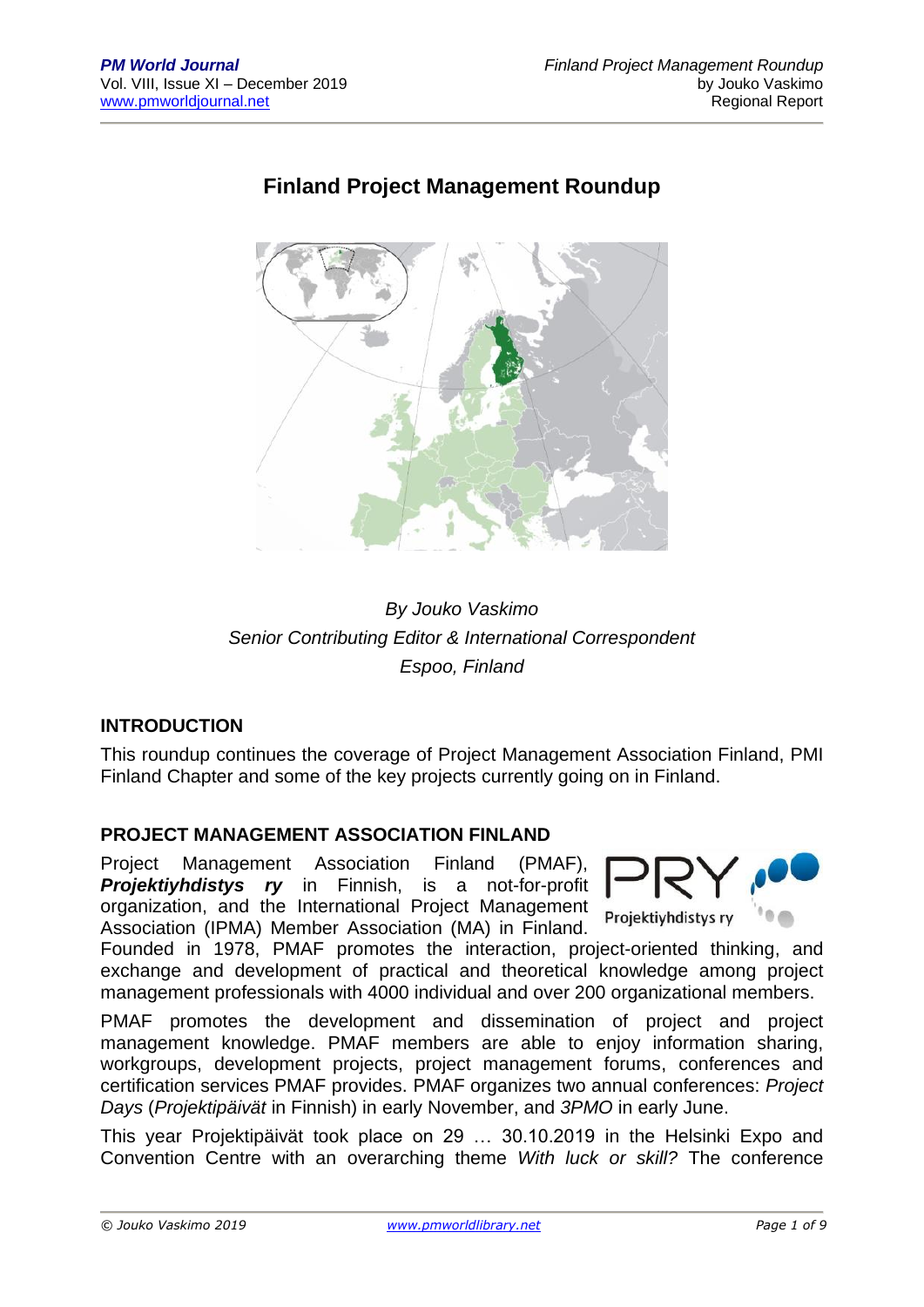program included plenary sessions with state-of-the-art keynotes, and several parallel tracks with a total of over 70 keynote and paper presentations. The conference was attended by over 800 participants, including many of the best-known Finnish project management practitioners.

On the morning of the first conference day Mr **Vesa Ilama**, the Chairman of PMAF Board of Directors, opened the conference and welcomed the participants to the event.



*Mr Vesa Ilama opening the conference and welcoming participants*

Mr **Timo Saros**, the General Manager of PMAF, welcomed the participants, and explained the practicalities of the conference to the participants.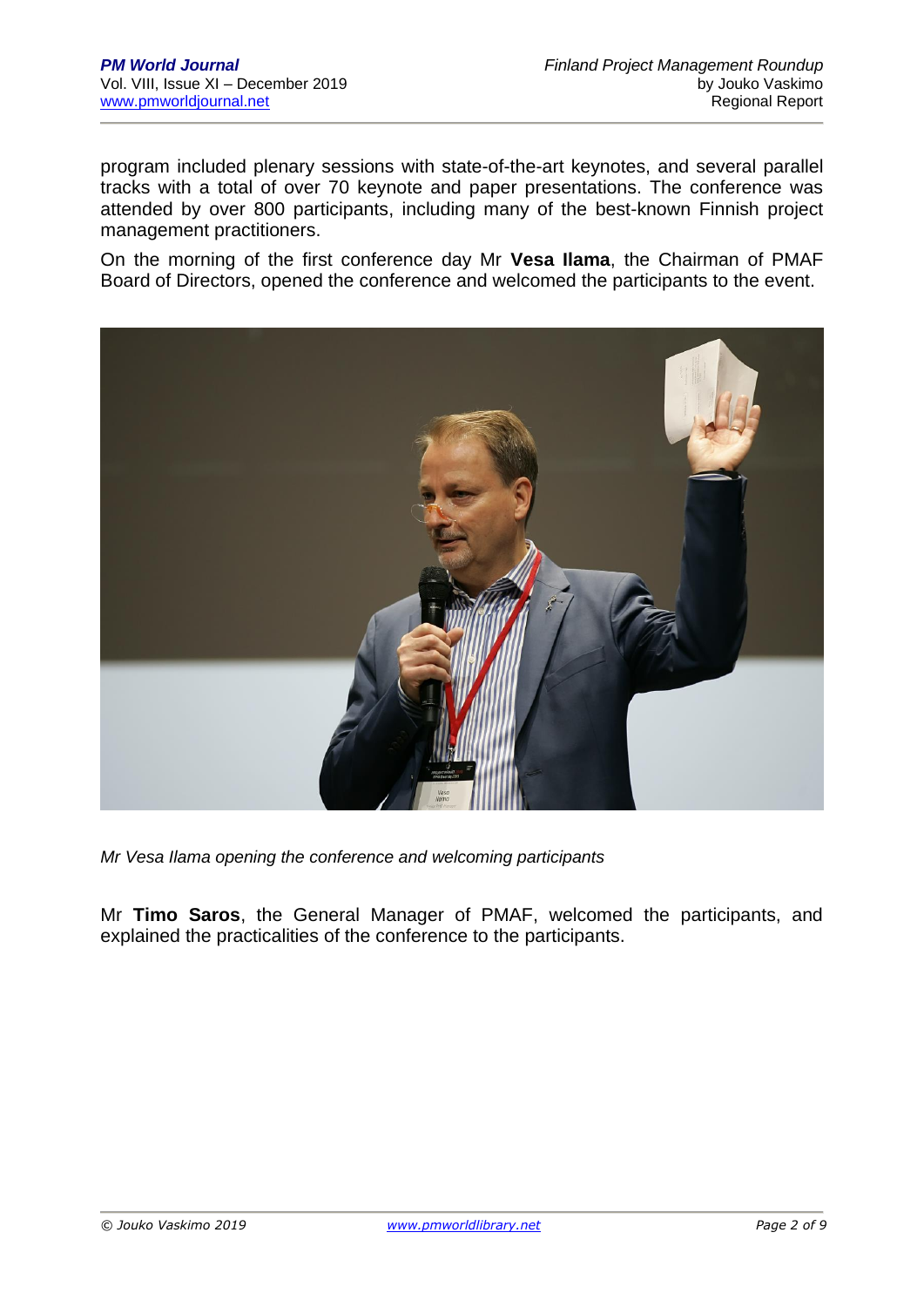

*Mr Timo Saros explaining the practicalities of the conference.*

Mr **Risto Linturi** delivered the first keynote presentation of the conference, titled *Carpe Diem: Management in complex and turbulent environment*, in the morning of the first conference day.



*Mr Timo Linturi delivering his keynote presentation.*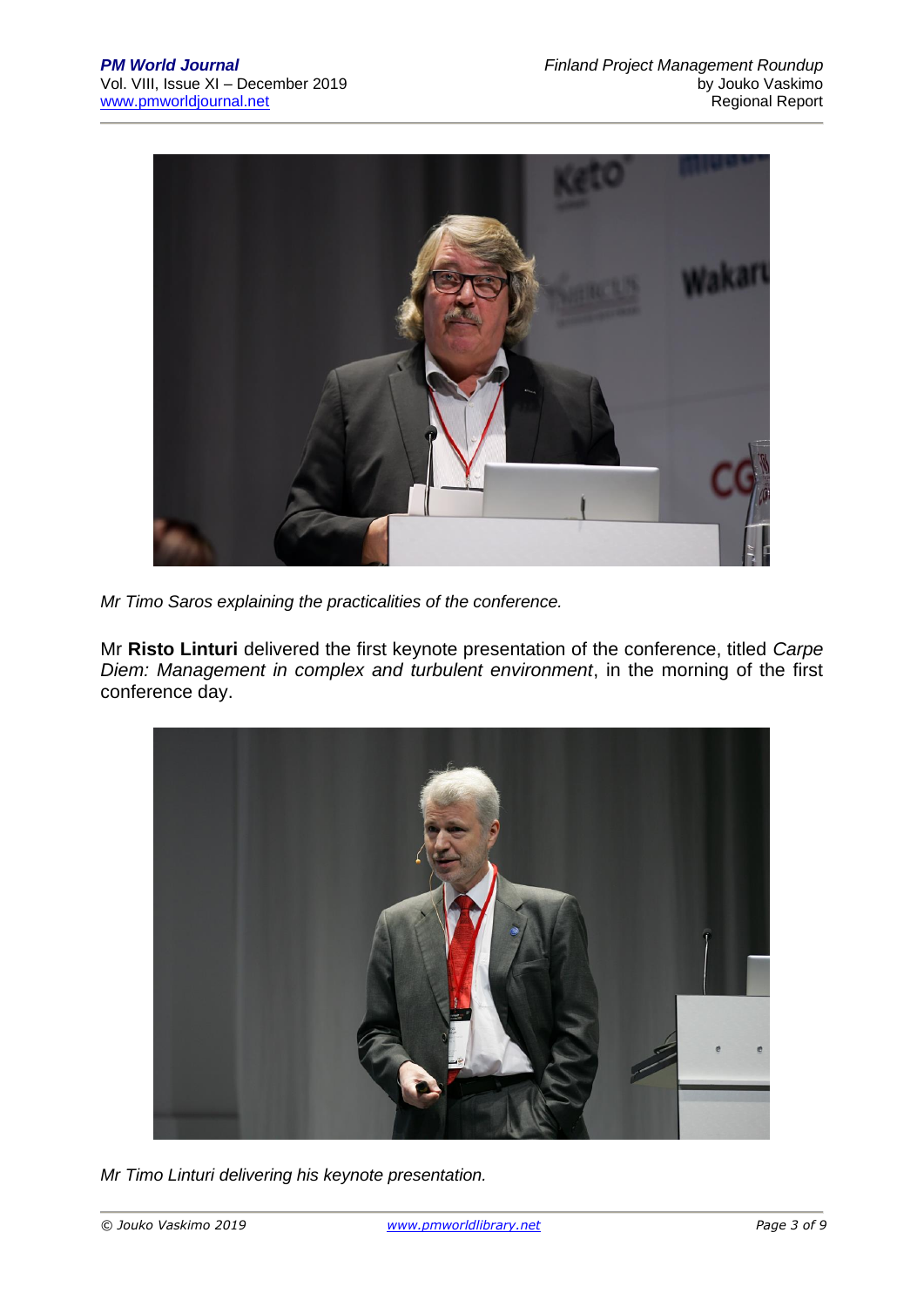Mr **Mikko Kuitunen** delivered his keynote presentation, titled *Mahtava moka – miten kokeilukulttuuri rakennetaan ? (Awesome blunder – how is experimental culture built?)*, in the afternoon of the first conference day.



*Mr Mikko Kuitunen delivering his keynote presentation.*

Please navigate to [www.pry.fi/en](http://www.pry.fi/en) , <https://www.oppia.fi/events/3pmo/?lang=en> and [www.projektipaivat.fi](http://www.projektipaivat.fi/) for general information on PMAF and its annual events.

## **PMI FINLAND CHAPTER**

PMI Finland Chapter is a not-for-profit organization providing project practitioners in Finland continuous learning, networking and community support. The Chapter was founded in 2005. Today, with more than 400 members, the chapter is increasingly recognized as a



community where its members can enhance their project management and leadership skills, as well as network with other project management professionals.

PMI Finland Chapter hosts a number of events such as Breakfast Round Tables, regular meetings taking place once a month in Helsinki and occasionally also in other locations. The chapter members have the opportunity to attend events for free or with a discount and the chapter sends its members a regular newsletter with localized content on project management. Additionally, the Chapter supports its members in their professional development and training.

PMI Chapter Finland organizes an annual conference in the spring. This year the conference took place on May 23rd with an overarching theme *Inspire*. Please navigate to [www.pmifinland.org](http://www.pmifinland.org/) and [www.conference.pmifinland.org](http://www.conference.pmifinland.org/) for general information on the PMI Finland Chapter and its annual events.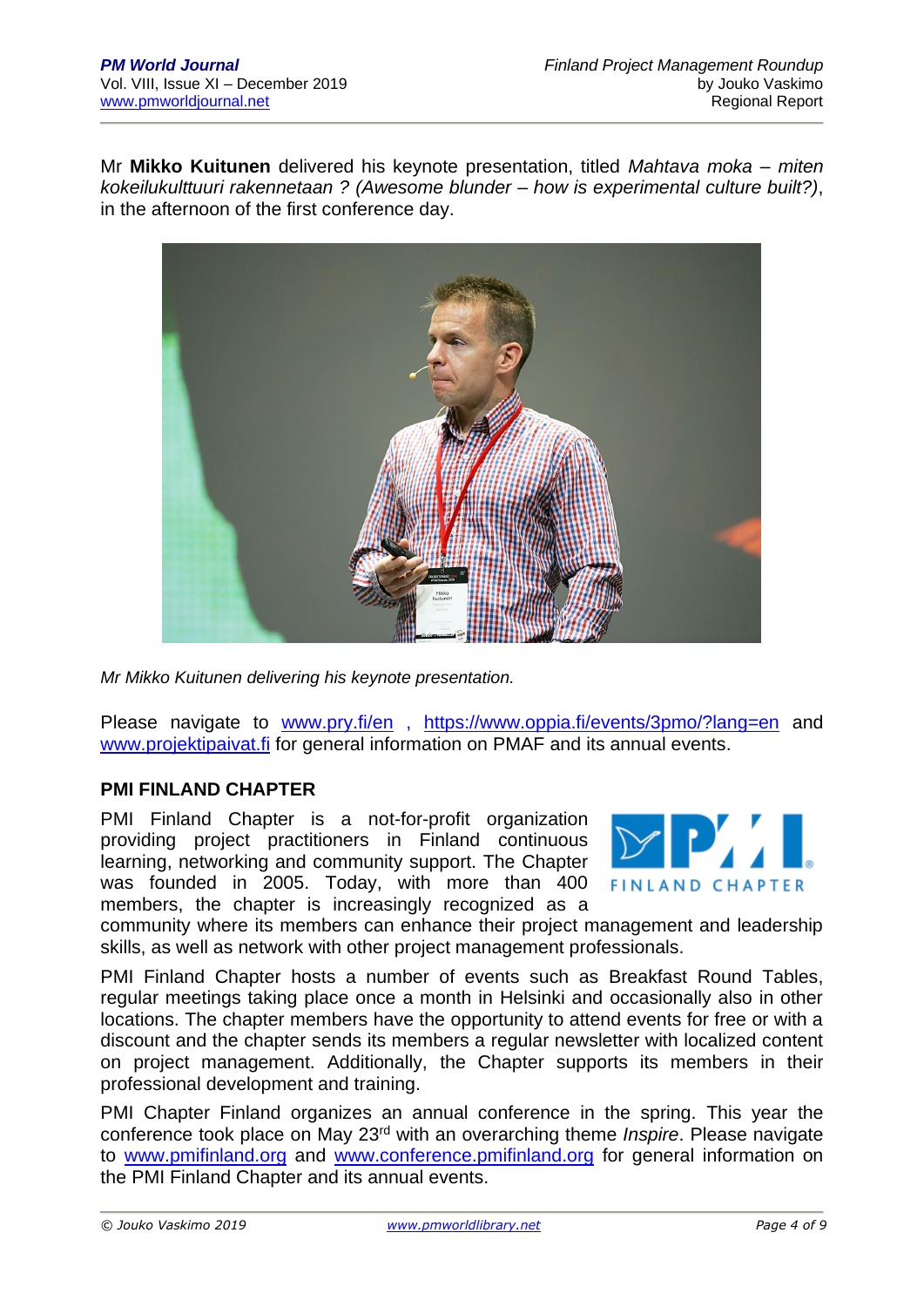## **OLKILUOTO 3**

The 1 600 MW Olkiluoto 3 nuclear power plant, originally contracted to be built by consortium comprising **Areva** and **Siemens** for **Teollisuuden Voima** (TVO) at Olkiluoto, Finland, has faced yet another delay – this time six weeks. It is not clear how much this delay will postpone the start of commercial power generation from July 2020.

The delivery of Olkiluoto 3 power plant has been subject to a substantial number of challenges. In March 2018 an agreement was reached between TVO and Areva regarding the overruns in project budget and time schedule. According to TVO, Areva has agreed to compensate 450 M€ assuming the power plant is fully operational by the end of 2019. If the plant is not fully operational at that time, Areva will compensate a further 400 M€. As part of the agreement, both contractual parties agreed to dispend any further judicial acts.

Once completed, Olkiluoto 3 will be one of the largest nuclear power plants in the world. TVO has been understandably disappointed about the fact that the plant is almost 200 % over original budget and more than 10 years behind the original time schedule.

The contract for building the Olkiluoto 3 power plant was signed in 2003 for 3 000 M€, and construction began in 2005, targeting completion in June 2009. Due to numerous challenges during the planning and construction phases, the target date has been pushed forward several times – over eleven years in total. The delays have pushed the total cost up to 8 500 M€.

While the Olkiluoto 3 plant is nearing commercial operation, the Finnish Council of State has approved the extension of Olkiluoto 1 and Olkiluoto 2 power plant operation until 2038. Olkiluoto 1 and 2 are each rated at 900 MW electrical power, and annually produce a combined 15 TWh of electrical power to the Finnish power grid. This is approximately 23 % of electrical power annually produced, and approximately 18 % of electrical power annually consumed in Finland.



*Olkiluoto 3 almost complete (photo courtesy Hannu Huovila / TVO)*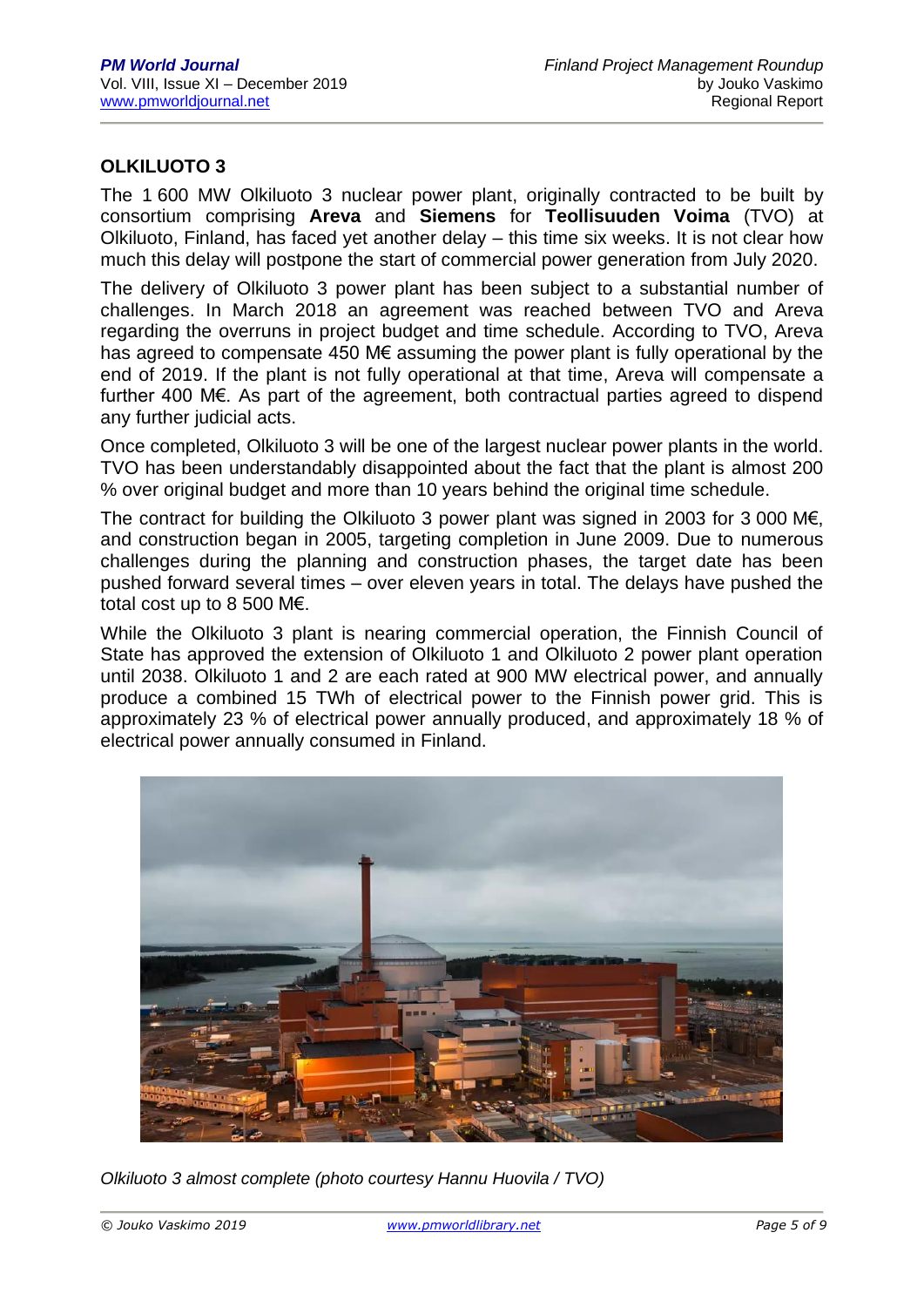## **HANHIKIVI 1**

The start of the construction works of the 1 200 MW Hanhikivi 1 nuclear power plant, contracted to be built by **Rosatom** for **Fennovoima** at Pyhäjoki, is still waiting for the main nuclear power station building permit. According to Fennovoima, the completion of the Hanhikivi 1 power unit has been delayed by four years – from 2024 up until 2028. This estimate is based on information from the Russian power plant supplier **Raos Project**, which is part of **Rosatom**. **Säteilyturvakeskus** (STUK), the Radiation and Nuclear Safety Authority in Finland, announced earlier the building permit will be delayed as Fennovoima has not delivered the documentation necessary for the building permit to be appropriately addressed.

Fennovoima intends to change its organizational structure and establish a new Utility Operations organization unit. The goal of the change is to clarify responsibilities and improve collaboration with the plant supplier in the next phases of the project. The purpose of the development program Fennovoima launched in late 2018 is to ensure the progress of the Hanhikivi 1 power plant project in accordance with the new timetable estimate. The development program main goals are a safe plant and highlevel safety planning, construction readiness and integrity of the technical design, highquality implementation and supply chain performance, operational readiness and a strong safety culture.

Due to the EU sanctions towards Russia, the Hanhikivi 1 plant has become involved in international politics. Many see the Rosatom three-way involvement in the Hanhikivi 1 project – being one of the main shareholders as well as the main contractor and the main equipment supplier – as a way for Russia to get involved in EU matters. Some go as far as seeing the Rosatom involvement in the Hanhikivi 1 project as a way for Russia to strike a blow against a uniform EU sanction policy towards Russia. Setting aside the international politics, experts say the Hanhikivi 1 plant is unlikely to be able to produce electrical power at a price lower than the **Teollisuuden Voima** Olkiluoto 3 plant.



*The Hanhikivi 1 construction site (photo courtesy Hannu Vallas / Lehtikuva)*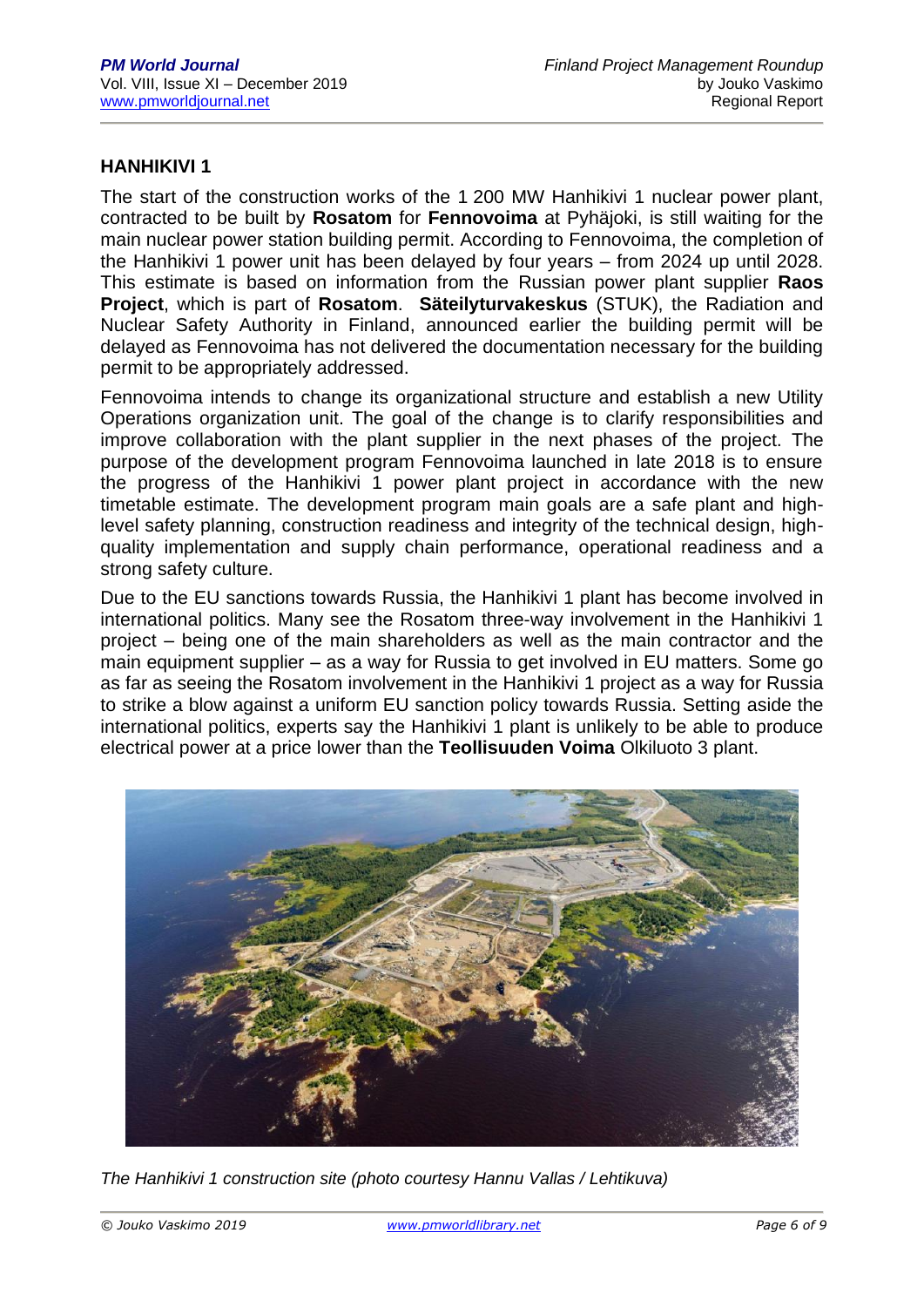# **LÄNSIMETRO**

The second implementation phase of Länsimetro extension to the existing Helsinki metro system is progressing within defined budget and time schedule. The main underground tunneling work has been completed, and the finalization of station and auxiliary spaces is under way.



*Installing smoke exhaust blowers at Espoonlahti station (photo courtesy R. Kaunismäki)*

The westward metro extension is being implemented in two phases: The first phase of the extension lengthened the existing line from *[Ruoholahti](https://en.wikipedia.org/wiki/Ruoholahti_metro_station)* to a new terminus at *[Matinkylä](https://en.wikipedia.org/wiki/Matinkyl%C3%A4)* in late 2017. The second phase of the extension will lengthen the line further from *Matinkylä* to *Kivenlahti*.

The second phase of the extension, a 7.4 kilometer (4.7 mi) route was approved for construction in February 2014, and the construction began flexibly as the work on the first phase was being completed. The second phase of the westward metro extension runs entirely within Espoo city limits. The second phase of the extension was originally planned to be completed in 2020, and now at 2023. The cost of the second phase was originally estimated at 801 M€, however, now stands at 1 159 M€.

The number of passengers taking the first metro from the Matinkylä terminus of the first implementation phase of Länsimetro has exceeded all expectations – to such extent that the public is getting worried about whether there will be room on the trains once the second implementation phase is completed. There is an ongoing discussion regarding the implementation of 100 M€ worth of additional tracks at the Matinkylä terminus in order to allow more trains to be run.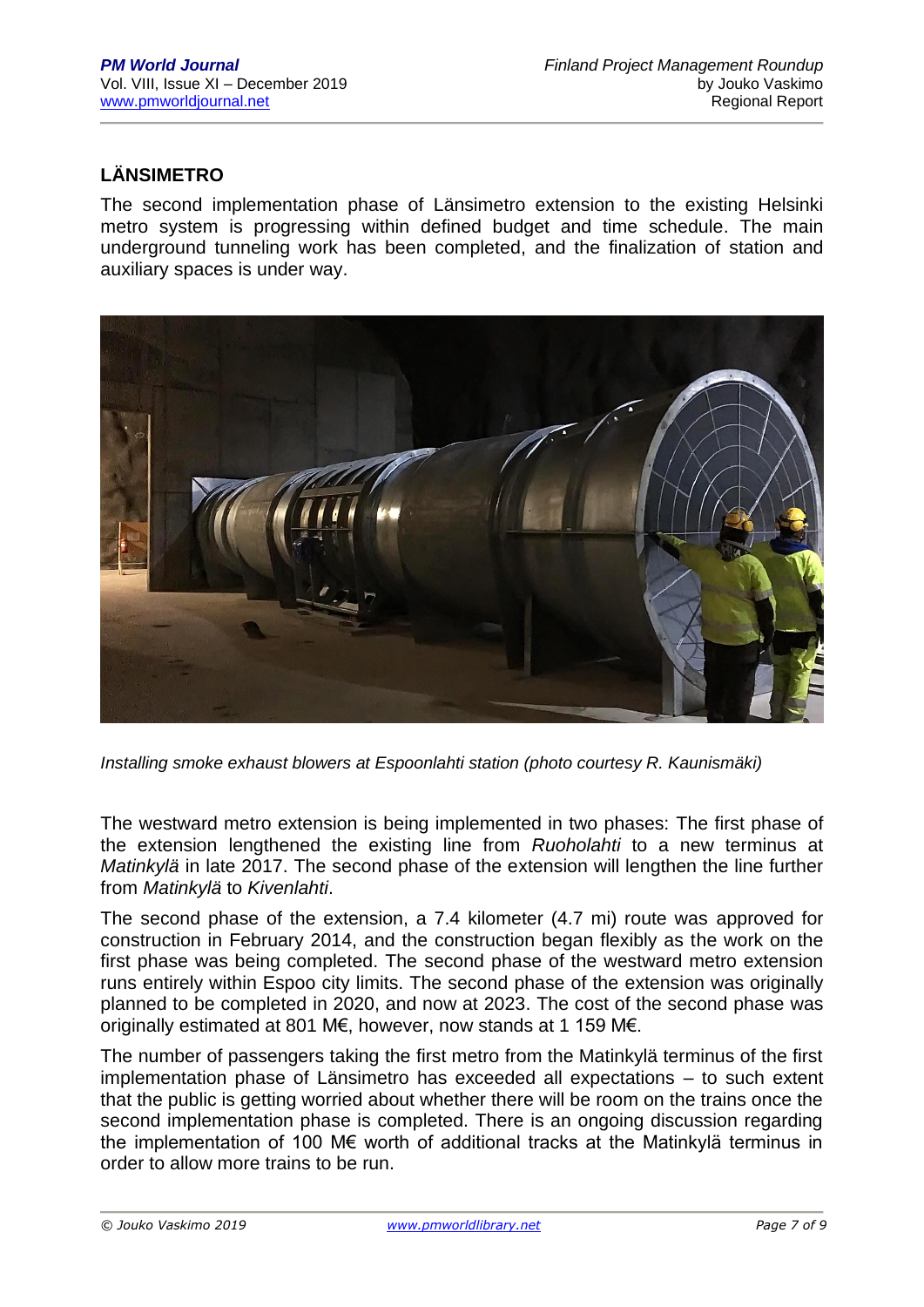## **RAIDE-JOKERI**

The consortium comprising **Yleinen Insinööritoimisto** (YIT) and **VR Track** is currently proceeding with the main building works for the Raide-Jokeri light rail line: Ground works and rock blasting is currently under way. Calculations show a budget of at least 386 M€ is necessary due to unanticipated costs related to the alliance mode employed. Additional costs are also expected due to several disputed between the consortium and the several nature-protection groups protesting the clearing of several parks and forest for laying the tracks.

The Raide-Jokeri light rail transit system – similar to the *Metro Blue Line* light rail in Minneapolis, Minnesota, US, and the *Metrolink* in Manchester, England – is planned for the metropolitan Helsinki area to complement the existing public transit service. Raide-Jokeri will connect two Helsinki metro stations – *Itäkeskus* in eastern Helsinki, and *Keilaniemi* in the eastern Espoo – to one another with 25 km of street-level double track and 33 stops. Raide-Jokeri will replace bus line 550, which is currently the most heavily congested line in metropolitan Helsinki area, in 2024. The new light rail transit system is intended to enhance the reliability and travel comfort of the transverse public transportation i.e. traffic in the areas surrounding the immediate downtown Helsinki.

The first idea of a transverse light rail transit system was introduced in 1990, and it was agreed to be one of the next-generation public transit systems to be constructed in 1994. Instead of a light rail system, the transverse connection was established with bus service in 2006. The number of passengers has grown enormously, and bus connection 550 along the proposed path of the Raide-Jokeri route is currently the most popular bus service offered by Helsinki Regional Transport Authority. Due to the increasing traffic, and need for quick and reliable connection, the plan to establish the originally proposed light rail transit system has been approved by the city of Helsinki as well as the city of Espoo.



*In the illustration: An artist's view of Raide-Jokeri carriage (illustration courtesy raidejokeri.info)*